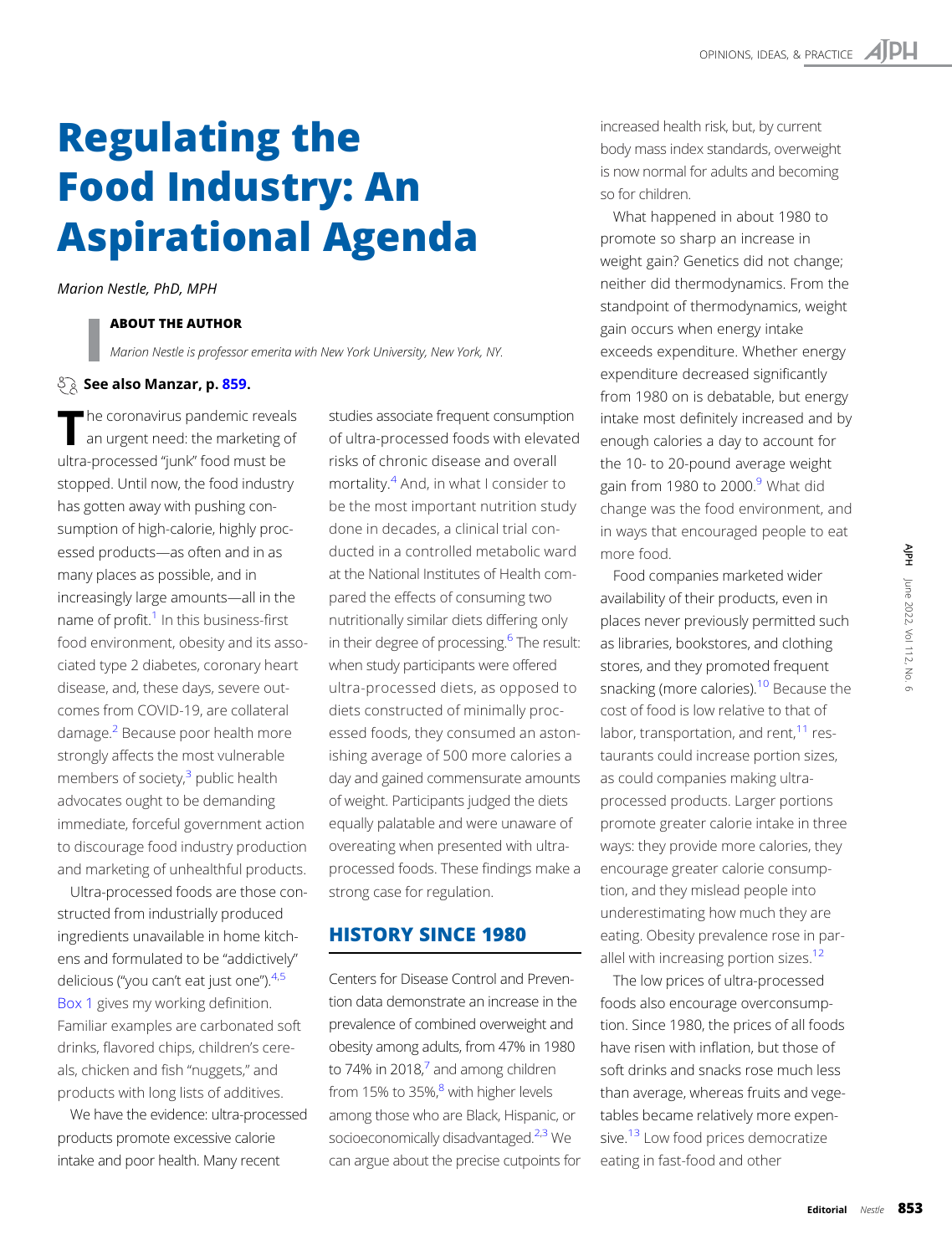# <span id="page-1-0"></span>BOX 1— Ultra-Processsed Foods: A Working Definition

In contrast with foods that are unprocessed or minimally processed, ultra-processed products are Not obviously related to the whole foods from which they were derived

- Formulated with industrially produced ingredient additives (e.g., colors, flavors, sweeteners, texturizers) not usually available in supermarkets
- Unable to be made in home kitchens
- Formulated to be hyperpalatable ("addictive")
- Heavily marketed
- Attractively and conveniently packaged
- Relatively inexpensive
- Highly profitable

Note. Selected examples: Coca-Cola, Tang, Doritos, Oreos, Froot Loops, Spam, chicken nuggets, most commercial ice creams. Source. Adapted from Monteiro et al.<sup>[4](#page-4-0)</sup>

restaurants where portions are large and more calories are consumed.

# FOOD INDUSTRY GROWTH IMPERATIVES

I attribute the causes of intensified food industry marketing since 1980 to policy shifts in three areas: agriculture, Wall Street, and food regulation. Historically, Farm Bills paid agricultural producers to leave parts of their land unplanted as a means to prevent overproduction and maintain crop prices high enough for farmers to make a living. But when Earl Butz became US Department of Agriculture Secretary in the early 1970s, he shifted policies from supply management to rewarding farmers for producing as much food as possible. Farmers responded. Between the late 1970s and 2000, the calories available in the food supply per capita—amounts produced domestically, plus imports, less exports—rose from about 3200 per day to 4000, an amount roughly twice what the population needs on average.<sup>14</sup> Caloric overabundance forced food companies to compete fiercely for sales. **EXPLEMATELAT SETTLE CONCERN CONTROLL SETTLE AVERAGE CONCERN CONCERN CONCERN CONCERN CONCERN AND SERVED CHANNEL SERVERTLE CONCERN CONCERN AND SERVED CHANNEL SERVERTLE CHANNEL SERVERTLE CHANNEL SERVERTLE SERVERTLES SERVERTL** 

Changes on Wall Street forced even greater competition. The early 1980s

marked the advent of the shareholder value movement, which demanded higher and more immediate returns on investment. Never mind slow-earning blue-chip stocks; companies now had to report growth in profits every 90 days[.15](#page-4-0) For food companies, expanding sales in the face of 4000 calories a day per capita was a difficult challenge. To meet it, they developed new products, promoted snacking, expanded fastfood outlets, sold food in new venues, and increased portion sizes.

These efforts were supported by the antiregulatory policies of the Reagan administration, which allowed health claims on food packages and more aggressive marketing to children. Food companies increasingly targeted marketing to children, to people of low socioeconomic status, to racial minorities, and to populations in low-income countries.[16](#page-4-0),[17](#page-4-0)

In creating this "eat more" food environment, the food industry had only one goal: to increase sales. Food companies are not social service or public health agencies; they are businesses required to put stockholder earnings as their first priority.<sup>13</sup> They did not intentionally promote weight gain, and they saw no reason to take

responsibility for it. They could blame excessive weight gain on personal choice and externalize the substantial personal and medical costs of its consequences.

## US POLICY PROPOSALS

During the 1980s and 1990s, calls for policy approaches to prevent excessive weight gain focused mainly on personal responsibility. But, in 2000, Michael Jacobson and I, recognizing the food industry's role in weight gain, recommended measures such as taxes and advertising restrictions that would improve the envi-ronment of food choice.<sup>[18](#page-4-0)</sup> In 2001, the Surgeon General called for obesity policies to reduce racial, ethnic, gender, and age disparities and stigma; to encourage food companies to provide foods and beverages in reasonable portion sizes; and examine its marketing practices (my emphasis).<sup>19</sup>

Federal Dietary Guidelines for Americans explicitly target personal choice: they advise individuals to reduce consumption of sugar, salt, and saturated fat. The 2020 guidelines do not mention "ultra-processed" except indirectly: "Food manufacturers and retail establishments can support Americans . . . by providing healthy options in all the places where foods and beverages are purchased. . . . Portion sizes also can be reduced. . . . Food manufacturers are encouraged to consider the entire composition of the food or beverage, and not just individual nutrients or ingredients when developing or reformulating products" (again, my emphasis).<sup>20(p50)</sup>

Since 1980, the Public Health Service Healthy People objectives for nutrition and weight status also mainly focused on personal choice but are now beginning to address the need for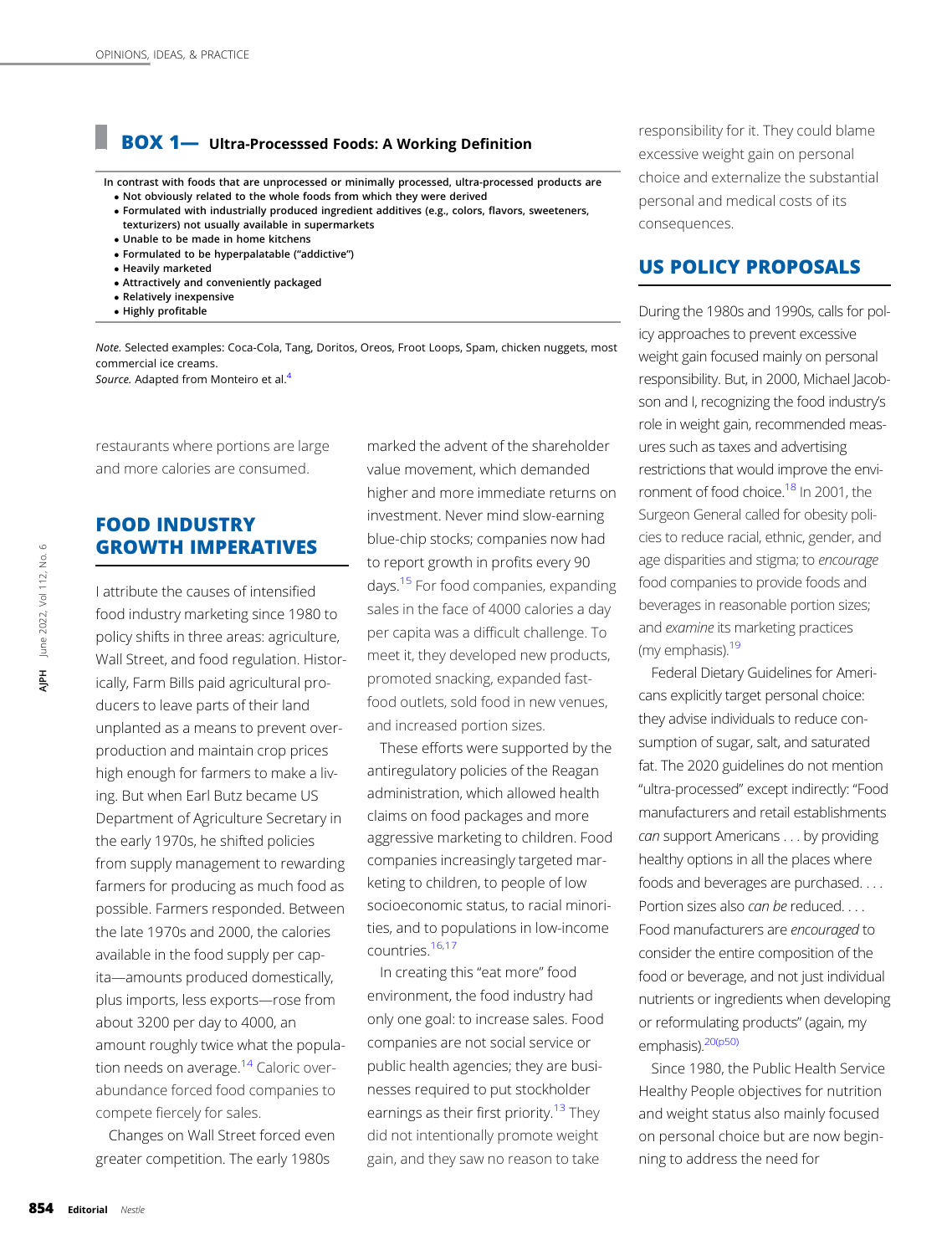environmental improvements. The 2020 objectives include modest goals for increasing the proportion of schools that exclude sugar-sweetened beverages and for increasing the number of states that provide incentives to retail outlets selling foods consistent with dietary guidelines.<sup>[21](#page-4-0)</sup>

Current guidelines and health objectives not only ignore ultra-processed foods but also ignore three valiant but unsuccessful attempts to address the food industry's role in childhood obesity (an easier target than in adults). In 2006, the Institute of Medicine published a remarkably hard-hitting report on food marketing to children. This report thoroughly documented the adverse effects of marketing on children's food preferences, demands for branded products, eating habits, and body weight. It urged use of multiple policy approaches to prevent childhood obesity—agricultural subsidies, taxes, legislation, regulation, and nutrition education and assistance programs. It even warned that if food companies do not voluntarily stop marketing unhealthy foods to children, Congress should enact mandating legislation.<sup>[14](#page-4-0)</sup> But a follow-up workshop in 2013 identified only marginal improvements in food industry responses, noting that regulatory actions would face difficult political and legal barriers.<sup>16</sup>

The second attempt was First Lady Michelle Obama's Let's Move! campaign to end childhood obesity within a generation, based on a 2010 report from the White House Task Force on Childhood Obesity appointed by President Obama. While the Task Force focused most of its policy recommendations on personal choice (dietary guidelines, food labels, calorie labels), it aimed several at the environment of food choice (portion sizes, school meal nutrition

standards, farm-to-school programs, subsidies for healthier foods in food assistance programs, and economic incentives for fruit-and-vegetable production). "The food, beverage, and restaurant industries," the report said, "should be encouraged [that word again] to use their creativity and resources to develop or reformulate more healthful foods for children and young people." [22\(p60\)](#page-4-0)

One recommendation addressed food industry marketing. Echoing the Institute of Medicine report, the Task Force warned that if voluntary efforts to limit marketing did not yield substantial results, the Federal Communications Commission "could consider revisiting and modernizing rules." Michelle Obama reinforced this idea in an eloquent speech to the Grocery Manufacturers Association: "We need you not just to tweak around the edges, but to entirely rethink the products that you're offering, the information that you provide about these products, and how you market those products to our children."<sup>[23](#page-4-0)</sup>

Let's Move! did lead to improvements in school food. But its other major achievements—calorie labeling in fast-food outlets and improved food labels—addressed personal choice. The White House had no authority to force food company compliance with marketing or other public health measures that might reduce sales, and its efforts to promote even minimal regulation were consistently and effectively blocked by heavily funded, concerted opposition from the food industry.[24](#page-4-0)

The effectiveness of industry opposition was also evident from the third failed attempt, that of the Federal Trade Commission (FTC) to set nutrition standards for foods marketed to children. In 2009, Congress directed the FTC to establish an Interagency Working Group (IWG) to develop such standards. The IWG proposed upper limits for sugars and salt among other measures, but made them voluntary and did not require implementation for six years. Despite this generosity, the food industry viewed these proposals as far too restrictive and forced the FTC to back off from setting marketing standards.<sup>[10](#page-4-0)</sup>

These attempts took place before the COVID-19 pandemic exposed the increased risks posed by obesity and related chronic diseases and the disparities in their prevalence and before ultra-processed foods were recognized as a distinct category of foods and beverages. The categorical distinction is critical; it helps clarify policy needs.

# AN (ASPIRATIONAL) ADVOCACY AGENDA

Antismoking advocates succeeded in reducing use of cigarettes through mass-media campaigns but also by creating an environment less conducive to smoking through higher prices, smokefree policies, warning labels, and tobacco control programs that addressed socioeconomic disparities. Strategies for curbing food industry promotion of overeating could follow this model.<sup>[25](#page-4-0)</sup> Changing the food environment is, of course, more complicated: we must eat to live. But taking action to reduce the wide availability and promotion of ultra-processed foods could help reduce the overall burden of diseases related to dietary practices as well as the socioeconomic disparities in these conditions. Encouraging personal choice of healthier diets is helpful but not sufficient; the food environment needs to encourage healthy choice and to discourage consumption of ultra-processed foods, Editorial Nestle 855<br>Editorial Nestle 2022, Nestle 855<br>Editorial Nestle 855<br>Editorial Nestle 855<br>Beditorial Nestle 855<br>Editorial Nestle 855

₹Р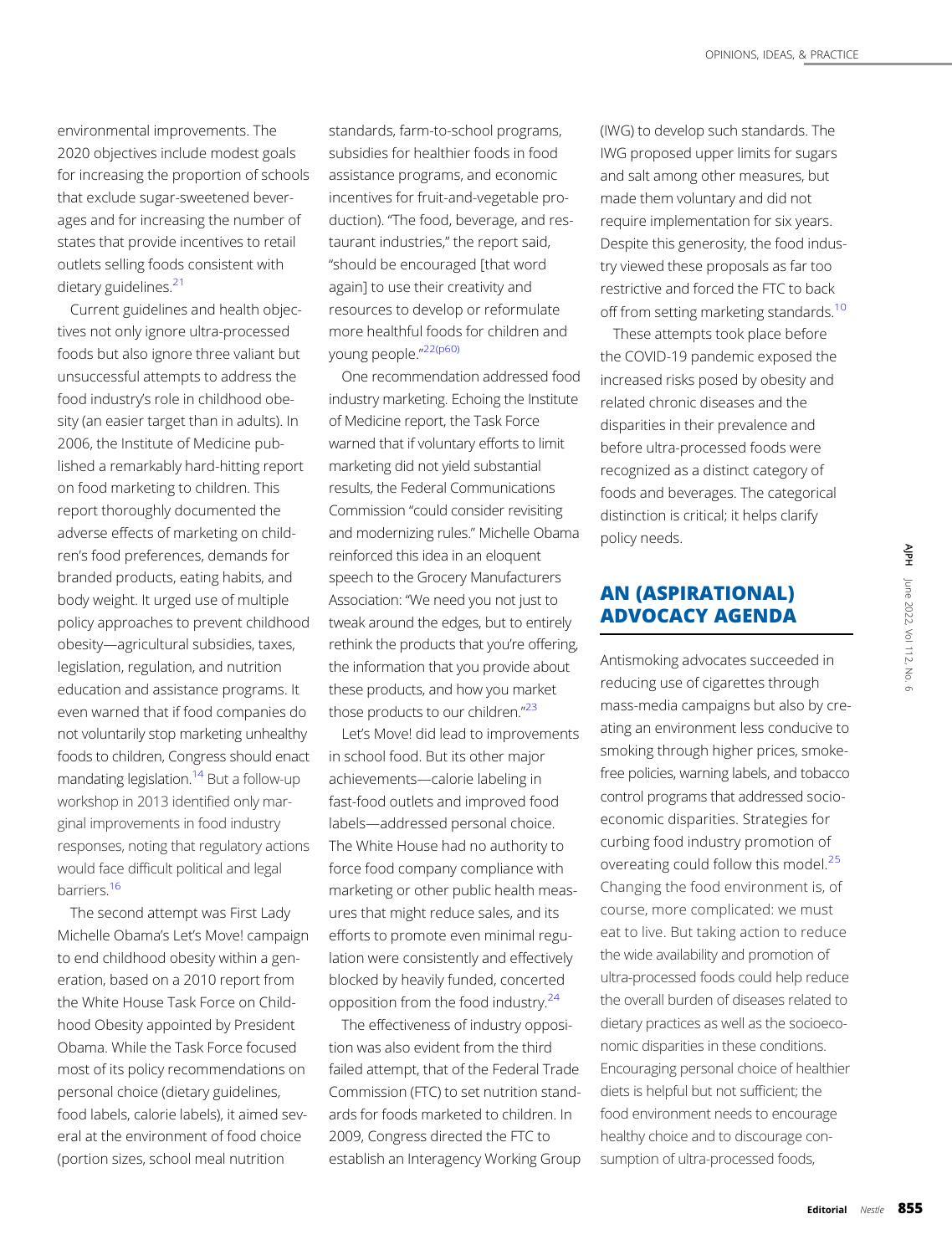especially in large portions. Let us advocate the following:

- Dietary guidelines to unambiguously state "Avoid ultra-processed foods" or at least follow the lead of the American Heart Association: "Choose minimally processed foods instead of ultra-processed foods." [26](#page-4-0) Note: US dietary guidelines directly influence federal food assistance, school, and child care feeding policies and programs.[20](#page-4-0)
- Mass media campaigns to help the public recognize ultra-processed foods, reduce (but not necessarily eliminate) their consumption, and understand the food industry's role as a commercial determinant of poor health[.27](#page-4-0)
- Taxes on ultra-processed foods. Taxation of sugar-sweetened beverages is associated with reduced consumption and health improvements. Taxes could contribute to the nearly 20% reduction in sugar availability since 1999 and to strategies to reduce the cost of healthier foods[.28](#page-4-0)
- Warning labels on ultra-processed foods. Warnings about salt, sugar, saturated fat, and calories already affect a large percentage of these products, but recent suggestions for specific warning labels on ultra-processed foods deserve seri-ous consideration (Figure 1).<sup>[29](#page-4-0),[30](#page-5-0)</sup>
- Marketing restrictions. As with cigarettes, legal authority is needed to consider plain packaging, curbs on television and social media advertising, restrictions on retail product placements, sales and service in schools and institutions, and other such measures, especially as directed toward children. The United Kingdom has started doing boot and the laval of the laval and gies food and the laval affect proces and the laval affect proces of the dire Unit<br> **856** Editorial Nestle<br>
Boot Construction of the dire Unit<br>
Boot Construction of the dire Unit<br>
Boot C



#### FIGURE 1- Two Suggestions for Front-of-Package Warning Labels for Ultra-Processed Foods

Note. Figure 1a: Ultra-processed added to the Nutri-Score label; this summarizes a food product's composite balance of nutrients and ingredients. The color-coded scores range from the healthiest— A (dark green—very healthy) to B (light green), C (yellow), D (orange), and E (red—best to avoid).<sup>[29](#page-4-0)</sup> Figure 1b: Ultra-processed added to warning labels about salt, sugar, and saturated fat used in Latin American and other countries.<sup>30</sup>

Source. Figure 1a courtesy of Serge Hercberg. Figure 1b courtesy of Trish Cotter.

this.<sup>31</sup> as have several countries in Latin America.<sup>32</sup> We could too.

- Portion size restrictions. Before the pandemic, restaurant and fast-food meals accounted for at least half of Americans' calorie intake. Mandating pre-1980 portions could help renormalize reasonable serving sizes.
- Farm subsidies. We should subsidize the production of healthy food for people and stop subsidizing feed for animals and fuel for automobiles $33$

Would policies like these stand a chance in today's political and social context? They would confront formidable attitudinal, legal, and legislative hurdles. In the United States, lifestyle mandates of any kind are especially fraught (witness opposition to mask wearing). Food companies design and market ultra-processed products to be widely available, appealing, and inexpensive (hence, "addictive" [5](#page-4-0) ); people love eating them and may not be able to afford healthier foods. The normalization of overweight only expands the proportion of the population likely to resist imposed measures.

Food companies and trade associations take advantage of resistance to

"nanny-state" measures. They also invoke First Amendment protections. Just as the tobacco industry used its "playbook" tactics to oppose regulation of cigarettes, the food industry has forced the government to block dietary guidelines from addressing sustainability and weakened nutritional standards for pizza, potatoes, and tomato paste in schools. In such instances, and in soda companies' willingness to spend fortunes to fight tax initiatives, the food industry has positioned itself as a prime example of how corporations can induce government to act in their rather than in the public—interest. $34$ 

These policy suggestions may seem unrealistic, but they are not impossible. Legal scholars have identified laws that could be tweaked to improve the environment of food choice, among them the Farm Bill (Pub L 115-334 [2018]) and regulations governing school nutri-tion standards.<sup>[35](#page-5-0)</sup> Even seemingly weak advocacy groups can harness their power to effect change when they share a compelling vision, organize commu-nity support, and build coalitions.<sup>[36](#page-5-0)</sup> Aspirational goals also have power. Unrealistic public health goals can motivate action, expand expectations,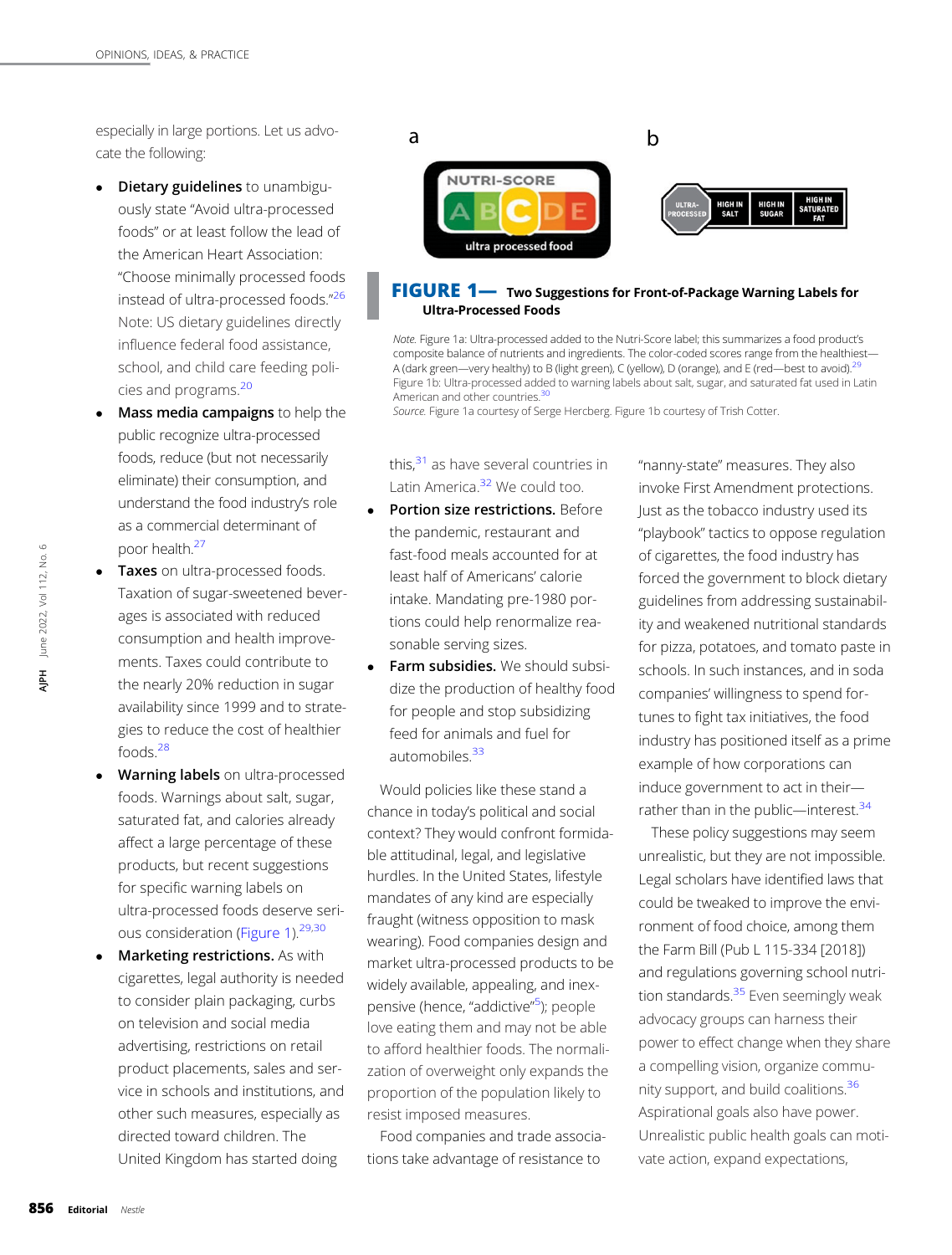<span id="page-4-0"></span>educate, and attract resources; sometimes, they can even be achieved.<sup>37</sup>

While we are thinking in aspirational terms, let us not forget root causes. We must also demand policies that link agriculture to public health, keep corporate money out of politics, reduce corporate concentration, and require Wall Street to evaluate corporations on the basis of social as well as fiscal responsibility. In comparison with those challenges, taking on the food industry should be easy.

Let's get to work.

[Note: For additional reading, please see the supplemental references, available as a supplement to the online version of this article at [https://](https://ajph.org) [ajph.org.](https://ajph.org)] **AJPH** 

#### **CORRESPONDENCE**

Correspondence should be sent to Marion Nestle, New York University, 411 Lafayette St, 5th Floor, New York, NY 10003-7035 (e-mail: [marion.](mailto:marion.nestle@nyu.edu) [nestle@nyu.edu](mailto:marion.nestle@nyu.edu)). Reprints can be ordered at <http://www.ajph.org> by clicking the "Reprints" link.

#### PUBLICATION INFORMATION

Full Citation: Nestle M. Regulating the food industry: an aspirational agenda. Am J Public Health. 2022;112(6):853–858.

Acceptance Date: March 11, 2022. DOI: <https://doi.org/10.2105/AJPH.2022.306844>

#### ACKNOWLEDGMENTS

The author thanks Malden Nesheim, Jennifer Pomeranz, and four anonymous peer reviewers for helpful comments on an earlier draft of this article.

#### CONFLICTS OF INTEREST

The author has no conflicts of interest.

#### **REFERENCES**

- 1. Swinburn BA. The global syndemic of obesity, undernutrition, and climate change: the Lancet Commission report. Lancet. 2019;393(10173): 791–846. [https://doi.org/10.1016/S0140-](https://doi.org/10.1016/S0140-6736(18)32822-8) [6736\(18\)32822-8](https://doi.org/10.1016/S0140-6736(18)32822-8)
- 2. Belanger MJ, Hill MA, Angelidi AM, et al. COVID-19 and disparities in nutrition and obesity. N Engl J Med. 2020;383(11):e69. [https://doi.org/10.1056/](https://doi.org/10.1056/NEJMp2021264) [NEJMp2021264](https://doi.org/10.1056/NEJMp2021264)
- 3. Bleich SN, Ard JD. COVID-19, obesity, and structural racism: understanding the past and

identifying solutions for the future. Cell Metab. 2021;33(2):234–241. [https://doi.org/10.1016/j.](https://doi.org/10.1016/j.cmet.2021.01.010) [cmet.2021.01.010](https://doi.org/10.1016/j.cmet.2021.01.010)

- 4. Monteiro CA, Cannon G, Lawrence M, Costa Louzada ML, Pereira Machado P. Ultra-processed Foods, Diet Quality, and Health Using the NOVA Classification System. Rome, Italy: Food and Agriculture Organization of the United Nations; 2019.
- 5. Gearhardt AN, Schulte EM. Is food addictive? A review of the science. Annu Rev Nutr. 2021;41(1): 387–410. [https://doi.org/10.1146/annurev-nutr-](https://doi.org/10.1146/annurev-nutr-110420-111710)[110420-111710](https://doi.org/10.1146/annurev-nutr-110420-111710)
- 6. Hall KD, Ayuketah A, Brychta R, et al. Ultraprocessed diets cause excess calorie intake and weight gain: an inpatient randomized controlled trial of ad libitum food intake [errata in Cell Metab. 2019;30(1):226 and Cell Metab. 2020; 32(4):690]. Cell Metab. 2019;30(1):67–77.e3. <https://doi.org/10.1016/j.cmet.2019.05.008>
- 7. Fryar CD, Carroll MD, Afful J. Prevalence of overweight, obesity, and severe obesity among adults aged 20 and over: United States, 1960–1962 through 2017–2018. NCHS Health E-Stats, 2020. Available at: [https://www.cdc.gov/nchs/data/](https://www.cdc.gov/nchs/data/hestat/obesity-adult-17-18/obesity-adult.htm) [hestat/obesity-adult-17-18/obesity-adult.htm.](https://www.cdc.gov/nchs/data/hestat/obesity-adult-17-18/obesity-adult.htm) Accessed March 4, 2022.
- 8. Fryar CD, Carroll MD, Afful J. Prevalence of overweight, obesity, and severe obesity among children and adolescents aged 2–19 years: United States, 1963–1965 through 2017–2018. NCHS Health E-Stats, 2020. Available at: [https://www.](https://www.cdc.gov/nchs/data/hestat/obesity-child-17-18/obesity-child.htm) [cdc.gov/nchs/data/hestat/obesity-child-17-18/](https://www.cdc.gov/nchs/data/hestat/obesity-child-17-18/obesity-child.htm) [obesity-child.htm](https://www.cdc.gov/nchs/data/hestat/obesity-child-17-18/obesity-child.htm). Accessed March 4, 2022.
- 9. Centers for Disease Control and Prevention. Trends in intake of energy and macronutrients— United States, 1971–2000. MMWR Morb Mortal Wkly Rep. 2004;53(4):80–82.
- 10. Nestle M. Food Politics: How the Food Industry Influences Nutrition and Health. Rev ed. Berkeley, CA: University of California Press; 2013.
- 11. US Department of Agriculture Economic Research Service. Food dollar series. June 17, 2021. Available at: [https://www.ers.usda.gov/](https://www.ers.usda.gov/data-products/food-dollar-series) [data-products/food-dollar-series](https://www.ers.usda.gov/data-products/food-dollar-series). Accessed March 4, 2022.
- 12. Young LR, Nestle M. Portion sizes of ultraprocessed foods in the United States, 2002 to [2021](http://2021). Am J Public Health. [2021](http://2021);111(12):2223–2226. <https://doi.org/10.2105/AJPH.2021.306513>
- 13. Kuhns A. Growth in inflation-adjusted food prices varies by food category. Amber Waves. July 6, 2015. Available at: [http://web.archive.org/web/](http://web.archive.org/web/20161020200724/http://www.ers.usda.gov/amber-waves/2015-july/growth-in-inflation-adjusted-food-prices-varies-by-food-category.aspx#.WAkj_tDP1PY) [20161020200724/http://www.ers.usda.gov/](http://web.archive.org/web/20161020200724/http://www.ers.usda.gov/amber-waves/2015-july/growth-in-inflation-adjusted-food-prices-varies-by-food-category.aspx#.WAkj_tDP1PY) [amber-waves/2015-july/growth-in-in](http://web.archive.org/web/20161020200724/http://www.ers.usda.gov/amber-waves/2015-july/growth-in-inflation-adjusted-food-prices-varies-by-food-category.aspx#.WAkj_tDP1PY)flationadjusted-food-prices-varies-by-food-categor [aspx#.WAkj\\_tDP1PY](http://web.archive.org/web/20161020200724/http://www.ers.usda.gov/amber-waves/2015-july/growth-in-inflation-adjusted-food-prices-varies-by-food-category.aspx#.WAkj_tDP1PY). Accessed March 3, 2022.
- 14. US Department of Agriculture Economic Research Service. Food availability (per capita) data system. Archived table: Nutrient availability (food energy, nutrients, and dietary components). February 1, 2015. Available at: [https://](https://www.ers.usda.gov/data-products/food-availability-per-capita-data-system/food-availability-per-capita-data-system/#Archived%20Tables) [www.ers.usda.gov/data-products/food-availability](https://www.ers.usda.gov/data-products/food-availability-per-capita-data-system/food-availability-per-capita-data-system/#Archived%20Tables)[per-capita-data-system/food-availability-per-capita](https://www.ers.usda.gov/data-products/food-availability-per-capita-data-system/food-availability-per-capita-data-system/#Archived%20Tables)[data-system/#Archived%20Tables.](https://www.ers.usda.gov/data-products/food-availability-per-capita-data-system/food-availability-per-capita-data-system/#Archived%20Tables) Accessed March 4, 2022.
- 15. Fligstein N, Shin T-J. Shareholder value and the transformation of the US economy, 1984–2000. Sociol Forum. 2007;22(4):399–424. [https://doi.](https://doi.org/10.1111/j.1573-7861.2007.00044.x) [org/10.1111/j.1573-7861.2007.00044.x](https://doi.org/10.1111/j.1573-7861.2007.00044.x)
- 16. Institute of Medicine. Challenges and Opportunities for Change in Food Marketing to Children and

Youth: Workshop Summary. Washington, DC: National Academies Press; 2013.

- 17. Grier SA, Kumanyika SK. The context for choice: health implications of targeted food and beverage marketing to African Americans. Am J Public Health. 2008;98(9):1616–1629. [https://doi.org/10.](https://doi.org/10.2105/AJPH.2007.115626) [2105/AJPH.2007.115626](https://doi.org/10.2105/AJPH.2007.115626)
- 18. Nestle M, Jacobson M. Halting the obesity epidemic: a public health policy approach. Public Health Rep. 2000;115(1):12–24. [https://doi.org/10.](https://doi.org/10.1093/phr/115.1.12) [1093/phr/115.1.12](https://doi.org/10.1093/phr/115.1.12)
- 19. Office of the Surgeon General, Office of Disease Prevention and Health Promotion, Centers for Disease Control and Prevention, National Institutes of Health. The Surgeon General's Call to Action to Prevent and Decrease Overweight and Obesity. Rockville, MD: Office of the Surgeon General; 2001.
- 20. US Department of Agriculture, US Department of Health and Human Services. Dietary Guidelines for Americans, 2020–2025. 9th ed. December 2020. Available at: [https://dietaryguidelines.gov.](https://dietaryguidelines.gov) Accessed March 4, 2022.
- 21. Centers for Disease Control and Prevention. Healthy People 2020. December 14, 2020. Available at: [https://www.cdc.gov/nchs/healthy\\_](https://www.cdc.gov/nchs/healthy_people/hp2020.htm) [people/hp2020.htm](https://www.cdc.gov/nchs/healthy_people/hp2020.htm). Accessed March 22, 2022.
- 22. White House Task Force on Childhood Obesity. Report to the President: Solving the problem of childhood obesity within a generation. May 2010. Available at: [https://letsmove.obamawhitehouse.](https://letsmove.obamawhitehouse.archives.gov/sites/letsmove.gov/files/TaskForce_on_Childhood_Obesity_May2010_FullReport.pdf) [archives.gov/sites/letsmove.gov/](https://letsmove.obamawhitehouse.archives.gov/sites/letsmove.gov/files/TaskForce_on_Childhood_Obesity_May2010_FullReport.pdf)files/TaskForce\_ [on\\_Childhood\\_Obesity\\_May2010\\_FullReport.pdf.](https://letsmove.obamawhitehouse.archives.gov/sites/letsmove.gov/files/TaskForce_on_Childhood_Obesity_May2010_FullReport.pdf) Accessed March 22, 2022.
- 23. Obama M. Press release: Remarks by the First Lady at a Grocery Manufacturers Association Conference, March 16, 2010. Available at: [https://](https://obamawhitehouse.archives.gov/the-press-office/remarks-first-lady-a-grocery-manufacturers-association-conference) [obamawhitehouse.archives.gov/the-press-of](https://obamawhitehouse.archives.gov/the-press-office/remarks-first-lady-a-grocery-manufacturers-association-conference)fice/ remarks-fi[rst-lady-a-grocery-manufacturers](https://obamawhitehouse.archives.gov/the-press-office/remarks-first-lady-a-grocery-manufacturers-association-conference)[association-conference](https://obamawhitehouse.archives.gov/the-press-office/remarks-first-lady-a-grocery-manufacturers-association-conference). Accessed March 22, 2022.
- 24. Wilson D, Roberts J. Food fight: how Washington went soft on childhood obesity. Reuters. April 27, 2012. Available at: [https://www.reuters.com/article/](https://www.reuters.com/article/us-usa-foodlobby/special-report-how-washington-went-soft-on-childhood-obesity-idUSBRE83Q0ED20120427) [us-usa-foodlobby/special-report-how-washington](https://www.reuters.com/article/us-usa-foodlobby/special-report-how-washington-went-soft-on-childhood-obesity-idUSBRE83Q0ED20120427)[went-soft-on-childhood-obesity-idUSBRE83Q0](https://www.reuters.com/article/us-usa-foodlobby/special-report-how-washington-went-soft-on-childhood-obesity-idUSBRE83Q0ED20120427) [ED20120427.](https://www.reuters.com/article/us-usa-foodlobby/special-report-how-washington-went-soft-on-childhood-obesity-idUSBRE83Q0ED20120427) Accessed March 4, 2022.
- 25. Brownell KD, Warner KE. The perils of ignoring history: Big Tobacco played dirty and millions died. How similar is Big Food? Milbank Q. 2009;87(1):259–294. [https://doi.org/10.1111/j.](https://doi.org/10.1111/j.1468-0009.2009.00555.x) [1468-0009.2009.00555.x](https://doi.org/10.1111/j.1468-0009.2009.00555.x)
- 26. Lichtenstein AH, Appel LJ, Vadiveloo M, et al. 2021 dietary guidance to improve cardiovascular health: a scientific statement from the American Heart Association. Circulation. 2021;144(23): e472–e487. [https://doi.org/10.1161/CIR.](https://doi.org/10.1161/CIR.0000000000001031) [0000000000001031](https://doi.org/10.1161/CIR.0000000000001031)
- 27. Freudenberg N, Lee K, Buse K, et al. Defining priorities for action and research on the commercial determinants of health: a conceptual review. Am J Public Health. 2021;111(12):2202–2211. <https://doi.org/10.2105/AJPH.2021.306491>
- 28. Knox M. New evidence on sweetened beverage taxes points the way for future policy and research. Am J Public Health. 2021;111(11):1907–1909. [https://](https://doi.org/10.2105/AJPH.2021.306508) [doi.org/10.2105/AJPH.2021.306508](https://doi.org/10.2105/AJPH.2021.306508)
- 29. Galan P, Kesse-Guyot E, Touvier M, et al. Nutri-Score and ultra-processing: two dimensions, complementary and not contradictory. Nutri-Score. November 7, 2020. Available at: [https://nutriscore.blog/2020/11/07/nutri-score-and](https://nutriscore.blog/2020/11/07/nutri-score-and-ultra-processing-two-dimensions-complementary-and-not-contradictory)[ultra-processing-two-dimensions-complementary](https://nutriscore.blog/2020/11/07/nutri-score-and-ultra-processing-two-dimensions-complementary-and-not-contradictory)[and-not-contradictory](https://nutriscore.blog/2020/11/07/nutri-score-and-ultra-processing-two-dimensions-complementary-and-not-contradictory). Accessed March 4, 2022. Editorial Nestle 857<br>
Editorial Nestle 857<br>
The First First Find Conduction<br>
Section Conduction<br>
Section Conduction<br>
Section 12, No. 868<br>
2022, 2022, 2022, 1111/j.<br>
Editorial Mestle 857<br>
Editorial Nestle 857<br>
Editorial Nes